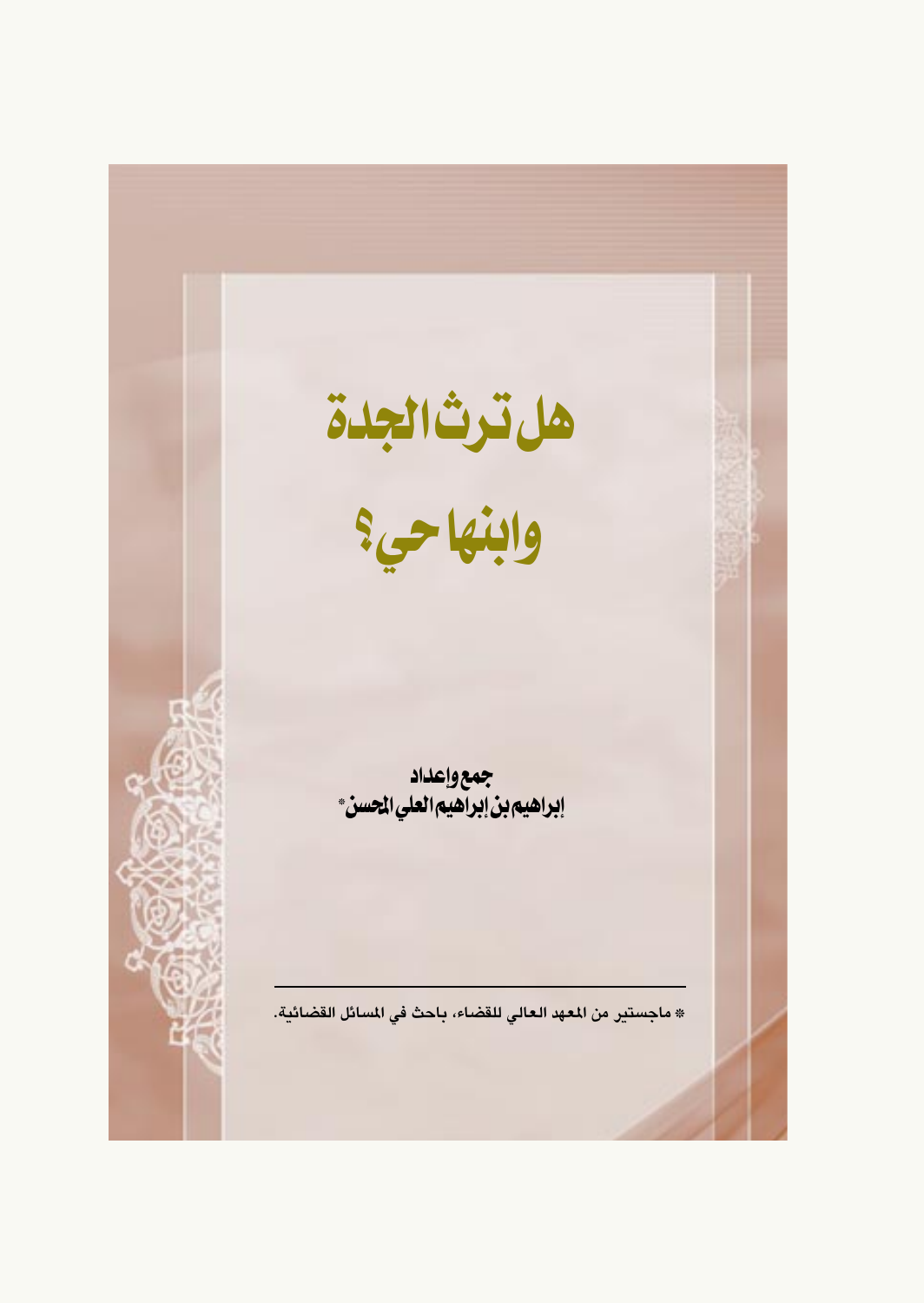إن الحمد لله نحمده ونستعينه ونستغفره ونعوذ بالله من شرور سيأتنا من يهده الله فلا مضل له ومن يضلل فلها هادي له وأشهد أن لا إله إلا الله وحده لا شريك له ، شرع خير الشرائع وأمر بخير الفرائض وأشهدأن محمداً عبده ورسوله بلغ الرسالة وأدى الأمانة ونصح الأمة ﴿ يَا أَيَّهَا الذينَ آمَنُوا اتَّقُوا اللَّهَ حَقَّ تَقَاته وَلا تَمُوتَنَّ إِلاَّ وَأَنتُم مَّسْلمُونَ ﴾ [آل عمران : ١٠٢] .

أما بعد:

فهذا بحث موجز جمعت فيه أقوال أهل العلم في توريث الجدة مع ابنها، مستدلاً لكل قول بما وجدت لأصحابه من أدلة نقلية أو عقلية ، مناقشاً الأدلة حسب الأصول المرعية مرجحاً ما ظهر لي أنه الأولى بالصواب، طالباً من ربي الأجر والثواب، ناسباً كل قول إلى قائله ، مشيراً عند النقل إلى النقول منه(١) ، وقد جعلته في أربع مسائل : المسألة الأولى : في تصور المسألة وتحريرها . المسألة الثانية : في أقوال أهل العلم في هذه المسألة وقد جعلتها في فرعين . الفرع الأول: القول الأول والقائلون به. الفرع الثاني : القول الثاني والقائلون به . المسألة الثالثة : في الأدلة ، وجعلتها في فرعين : الفرع الأول: أدلة القول الأول ومناقشتها . الفرع الثاني : أدلة القول الثاني ومناقشتها . المسألة الرابعة : في الترجيح .

(١) وتحاشيت التعريف بالأئمة ووجوه الصحابة، لأن ذلك يطيل البحث، وغالب من يقرأ هذه المجلة من القضاة وطلاب العلم والباحثين وليس يثقلهم النظر في التراجم، لا سيما مع يسر البحث في هذا العصر بحمد الله.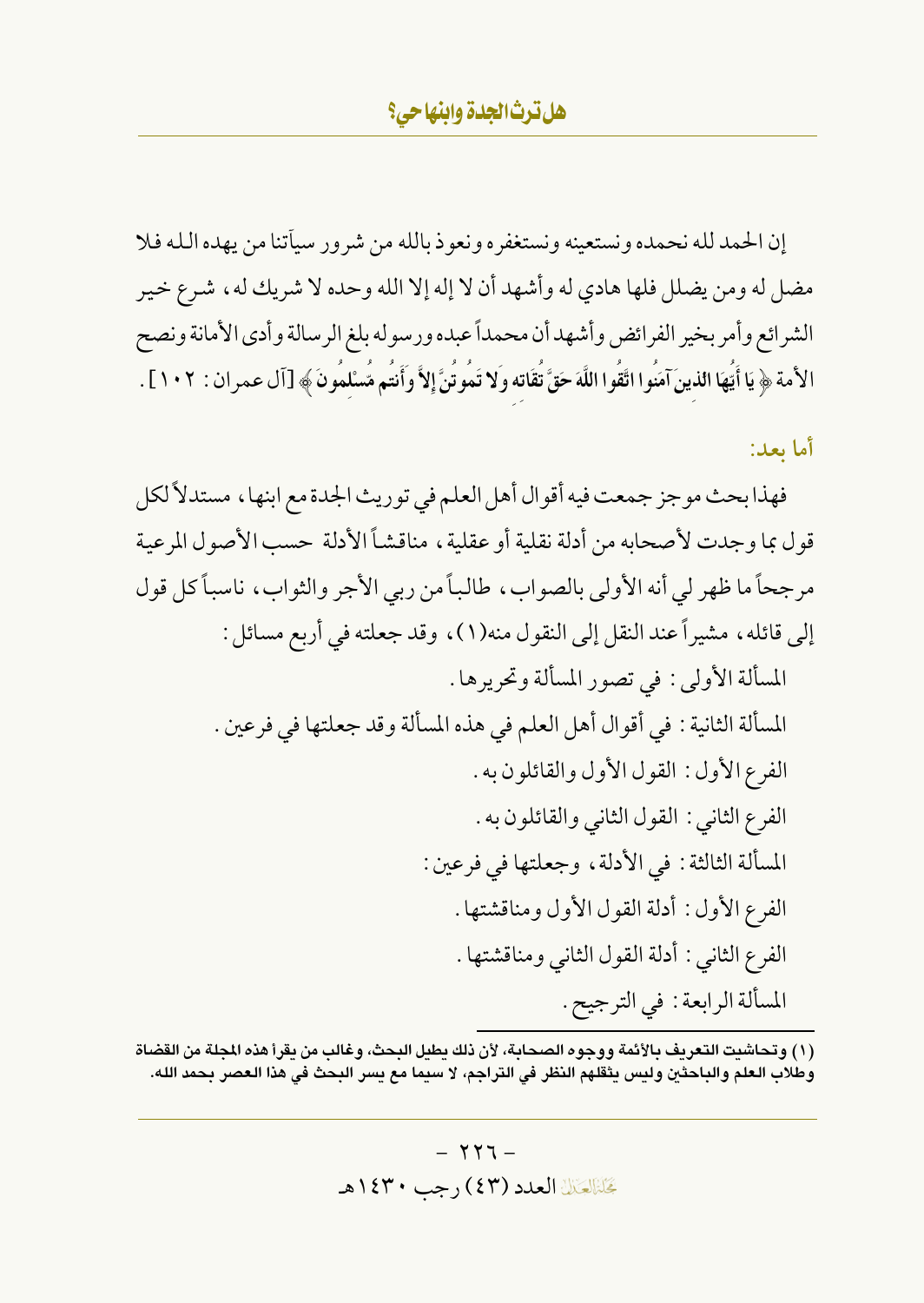المسألة الأولى في التصوُّر

أما صورة المسألة فهي أن يتوفى شخص ويخلف من ضمن ورثته أباً، وجدة هي أم هذا الأب وليس له أم أدنى من هذه الجدة، فهل ترث هذه الجدة مع ابنها الذي هو أب للميت أو يحجبها ابنها ويمنعها الميراث؟ وليس بين أهل العلم خلاف في توريثها مع ابنها إذا كان الابن وارثاً بغير صفة الأبوة، كأن يرث لكونه عماً للميت مثلاً(٢)، وتنجلي صورة هذه المسألة بهذا المثال : توفى زيد عن زوجته وابنته وأم أبيه وعمه الشقيق، فالجدة هنا وارثة مع كونها أماً للعم، ولو جعلنا صورة المسألة بهذه الطريقة : توفى زيد عن أبيه وزوجته وجدة هي أم أبيه وابنته فهل ترث الجدة هنا؟ اختلف العلماء حسبما سنورده في المبحث التالي .

المسألة الثانية:

أقوال أهل العلم في هذه المسألة والقائلون بكل قول، وهي في فرعين : الفرع الأول، القول الأول: أنها وارثة وإليه ذهب عمر (٣) وابن مسعود(٤) وعمران

<sup>(</sup>٢) انظر المغنى ٦٠/٩.

<sup>(</sup>٣) أخرجه عنه ابن أبي شيبة في المصنف ٣٦٧/٧ قال حدثنا سفيان بن عيينة عن إبراهيم بن ميسر سمع سعيد بن المسيب أن عمر ورث جده رجل من ثقيف مع ابنها، رجاله ثقات وسفيان مدلس احتمل الأئمة تدليســــه لأنـــه لا يدلس إلا عن ثقة، وعبدالرزاق في مصنفه ٢٧٧/١٠ قال أخبرنا ابن جريج والثوري وابن عيينة عن إبراهيـم بـن ميسرة قال سمعت سعيد بن المسيب يقول ورث عمر بن الخطاب جدة مع ابنها قال ابن جريج وابن عيينة: امرأة من ثقيف إحدى بني نضلة، والدارمي في السنن ٢ / ٨١٥ قال حدثنا أبو نعيم حدثنا سفيان عن ابن جريج عن إبراهيم بن ميسرة عن سعيد بن المسيب أن عمر ورث جدة مع ابنها ورجاله ثقات وسفيان وابن جريج موصوفان بالتدليس. (٤) أخرجه عنه ابن أبي شيبة في المصنف ٣٦٧/٧ قال حدثنا حفص بن غياث عن إسماعيل بن أبي خالد عن عمرو الشيباني قال كان عبدالله يورث الجدة مع ابنها وابنها حي ورجاله ثقات وحفص وصفه الإمام أحمد وابن سعد بالتدليس، وأخرجه الدارمي في السنن ٢ /٨١٧ قال أخبرنا حجاج بن منهال: أنا أبو عوانة عن المغيرة عن إبراهيم قال قال عبدالله: ترث الجدة وابنها حي ورجاله ثقات، وأخرج عبدالرزاق في المصنــف ٢٧٧/١٠ عــن الثوري عن منصور والأعمش عن إبراهيم قال قال عبدالله لا يحجب الجدات إلا الأم.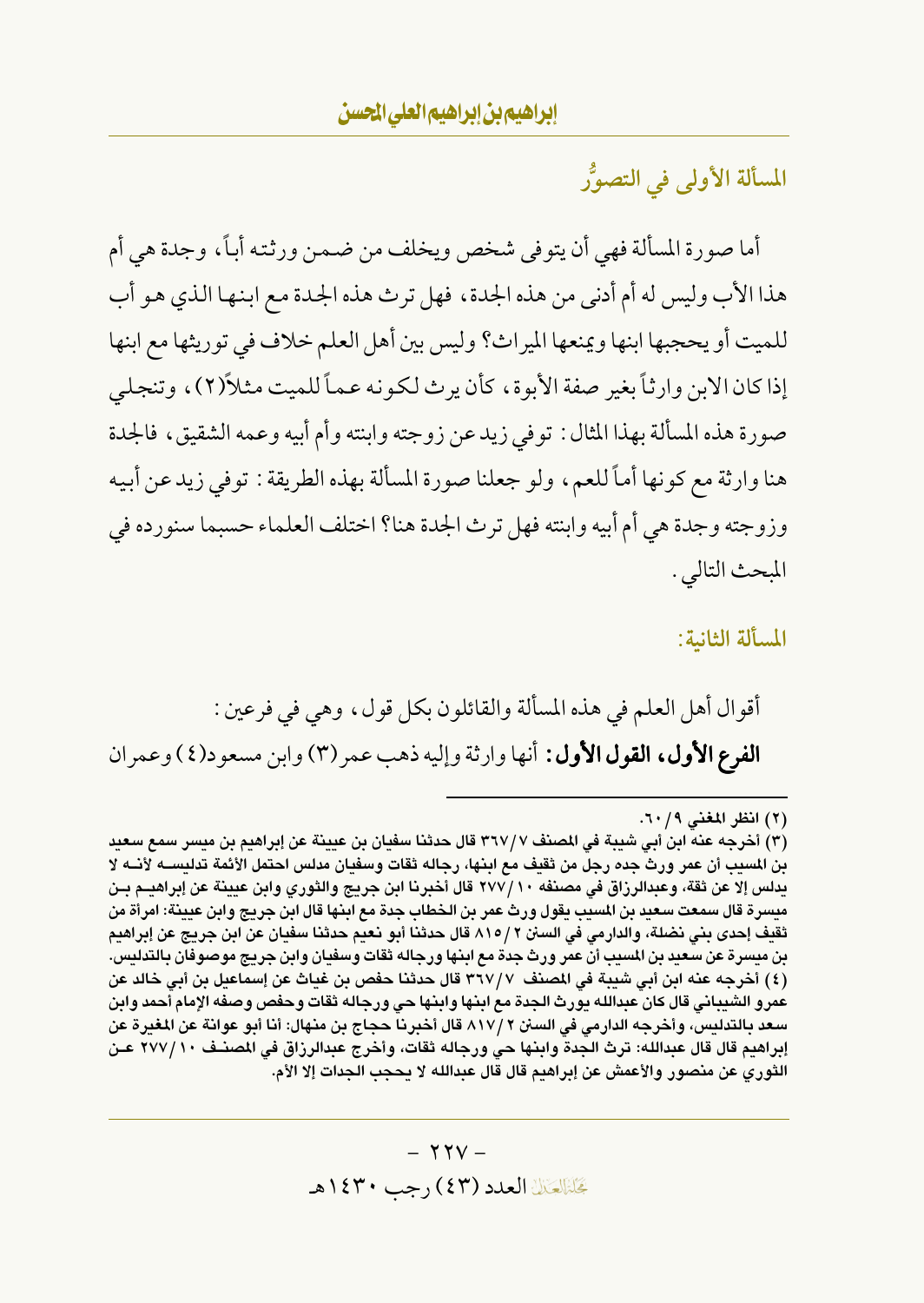بن حصين(٥) وأبو موسى الأشعري(٦) وأبو الطفيل عامر بن واثلة وشريح القاضي والحسن البصري ومحمد بن سيرين وجابر بن زيد(٧) ومذهب إسحاق بن راهوية(٨) وعروة بن الزبير وسليمان بن يسار ومسلم بن يسار وعطاء بن أبي رباح والمسيب وسوار بن عبدالله وعبدالله بن الحسن وشريك بن عبدالله النخعي والطبري وفقهاء البصرة(٩)، ونقل عن الثوري(١٠) وهو اختيار جماعة من الشافعية(١١) وهو المذهب عند الحنابلة (١٢).

وهو قول ابن حزم وحكاه عن داود(١٣) وهو اختيار ابن المنذر وشيخ الإسلام ابن تيمية(١٤) والشيخ عبدالرحمن السعدي(١٥) والشيخ محمد بن إبراهيم بن عبداللطيف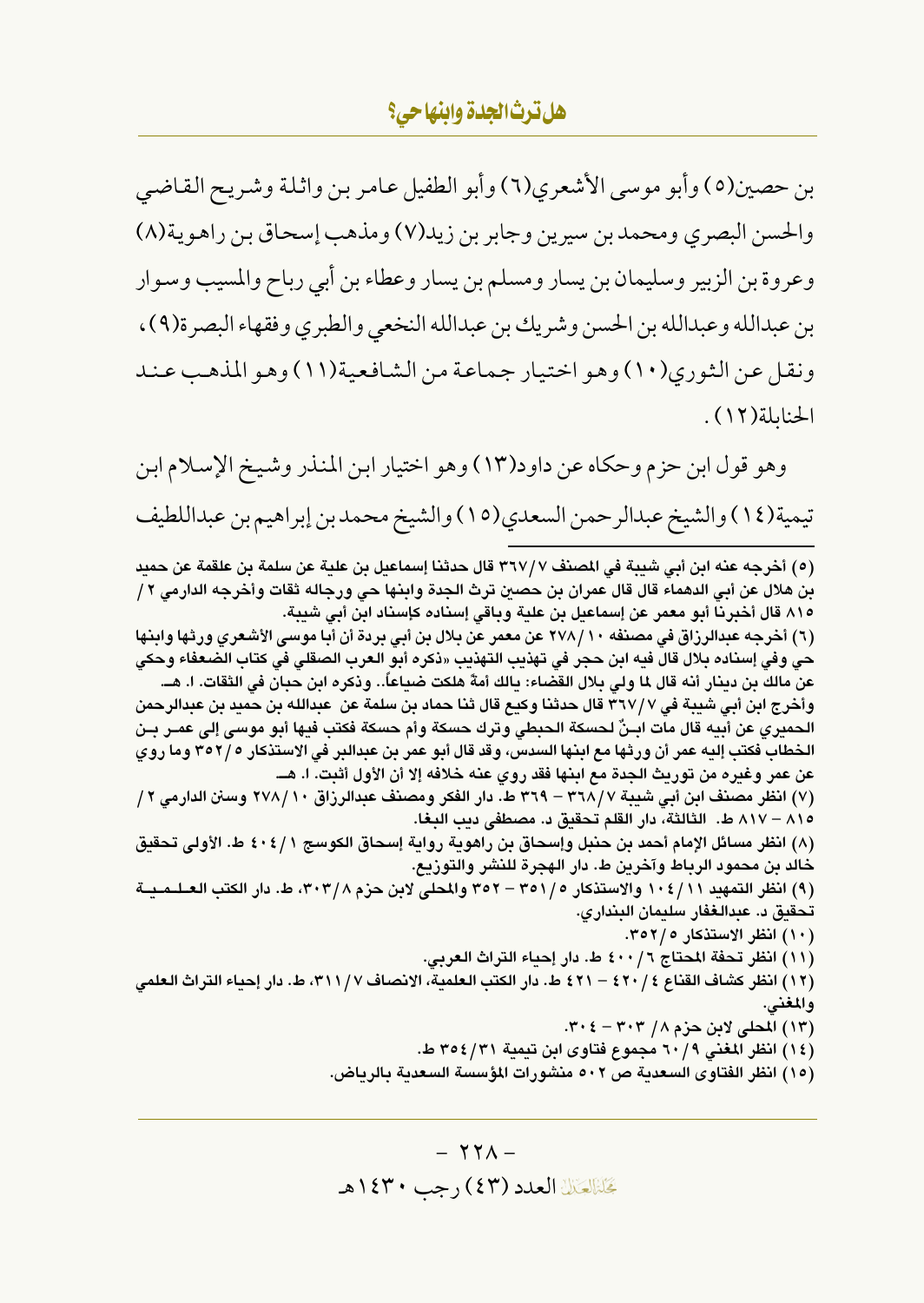آل الشيخ مفتى الديار السعودية ورئيس القضاة سابقاً(١٦) ورجحه الشيخ محمد ابن عثيمين(١٧) والشيخ صالح الفوزان(١٨) . **الفرع الثاني**، القول بأنها لا ترث : وهو قول : عثمان(١٩) وعلي وزيد(٢٠) ومال إليه الزهري ووكيع(٢١) وهو مذهب الحنفية(٢٢) والمالكية(٢٣) والمذهب عند الشافعية(٢٤) والثوري والأوزاعي وسعيد بن عبدالعزيز وأبي ثور(٢٥) ورواية في مذهب الحنابلة(٢٦).

(١٦) انظر فتاوى ورسائل سماحة الشيخ محمد بن إبراهيم ٩/ ٢٥٣ ط. الأولى مطبعة الحكومة بمكة الكرمة. (١٧) انظر الشرح الممتع على زاد المستقنع ١٩/٥.

(١٨) انظر التحقيقات المرضية في المباحث الفرضية ص٢٠٤ وقد حكى السرخسي هذا القول عن مالك والشافعي في المبسوط ٢٩ / ١٦٩ ولم أجد نصاً لمالك أو لأصحابه في اختيار هذا القول بل الذي وجدته النص على القول الثانى، ولم أجد أيضاً نصاً للشافعي في اختيار هذا القول، بل المنصور عند الشافعية القول الثاني، فلعل الشيخ وقف على ما لم أقف عليه، أو ما لم ينقل إلينا والله أعلم.

(١٩) أخرجه ابن أبي شيبة في مصنفه ٣٦٨/٧، قال حدثنا عبدالأعلى عن معمر عن الزهري أن عثمان كــان لا يورث الجدة أم الأب وابنها حي ورجاله ثقات، وأخرجه الدارمي ٢ /١٧ قال حدثنا سعيد بن المغيرة عن ابن المبارك عن معمر عن الزهري أن عثمان كان لا يورث الجدة وابنها حي ورجاله ثقات.

(٢٠) انظر مصنف ابن أبي شيبة ٣٦٨/٧ – ٣٦٩ وسنن الدارمي ٢ / ٨١٦ – ٨١٧، ط. الثالثة دار القلم تحقيق د مصطفى ديب البغا، أخرجه الدارمي ٢ /٨١٧ قال أخبرنا أبو نعيم: ثنا حسن عن أشعث عن الشعبي عن على وزيد أنهما كانا لا يورثان الجدة أم الأب مع الأب رجاله ثقات عدا أشعث وهو ابن سوار اختلف فيه والشعبي لم يسمع من على ولا من زيد، وأخرجه ابن أبي شيبة في مصنفه ٣٦٨/٧ قال حدثنا عبدالأعلى عن سعيد عن قتادة عن سعيد بن المسيب عن زيد بن ثابت قال منعها ابنها الميراث رواته ثقات وقتادة مدلس، وقال أيضاً حدثنا يزيد عن محمد بن سالم عن الشعبي عن على وزيد أنهما لم يكونا يجعلان للجدة مع ابنها ميراثاً رواته ثقات خلا محمد بن سالم فهو ضعيف وسيأتي في المن، وسبق أيضاً أن الشعبي لم يسمع من علي ولا من زيد قال ابن أبي حاتم سئل أبي عن الفرائض التى رواها الشعبى عن على فقال هذا عندي ما قاسه الشعبي علي قول علي وما أرى عليــاً كان ليتفرغ لهذا انظر تهذيب التهذيب ٢٦٤/,٢ وقال ابن أبي شيبة أيضاً حدثنا ابن فضيل عن بسام عن فضيل قال قال إبراهيم لا تورث الجدة مع ابنها إذا كان حياً في قول على وزيد. (٢١) انظر مصنف ابن أبي شيبة ٣٦٨/٧ – ٣٦٩ فقد قال الزهري عقب حكايته قول عثمان رضي اللــه عــنــه: وتوفى عبدالله بن الزبير ولم تورث، وقال ابن أبي شيبة عقب إخراجه قول على وزيد رضى الله عنهما: سمعت وكيعاً يقول الناس على هذا.

(٢٢) انظر المبسوط ٢٩ / ١٦٩ – ١٧٠ ط. دار المعرفةوتبيين الحقائق شرح كنز الدقائق ٢ / ٢٣٣ ط. دار الكتاب الإسلامي. (٢٣) انظر الاستذكار ٢٥١/٥ والمنتقى شرح الموطأ ٦ / ٢٤٠ ط. دار الكتاب الإسلامي والفواكه الدواني ٢٥٧/٢، ط. دار الفكر.

(٢٤) انظر مغنى المحتاج ٢١/٤، ط. دار الكتب العلمية وتحفة المحتاج ٤٠٠/١٠.

(٢٥) انظر المغنى ٦٠/٩.

(٢٦) انظر الإنصاف ٣١١/٧، ط. دار إحياء التراث العربي.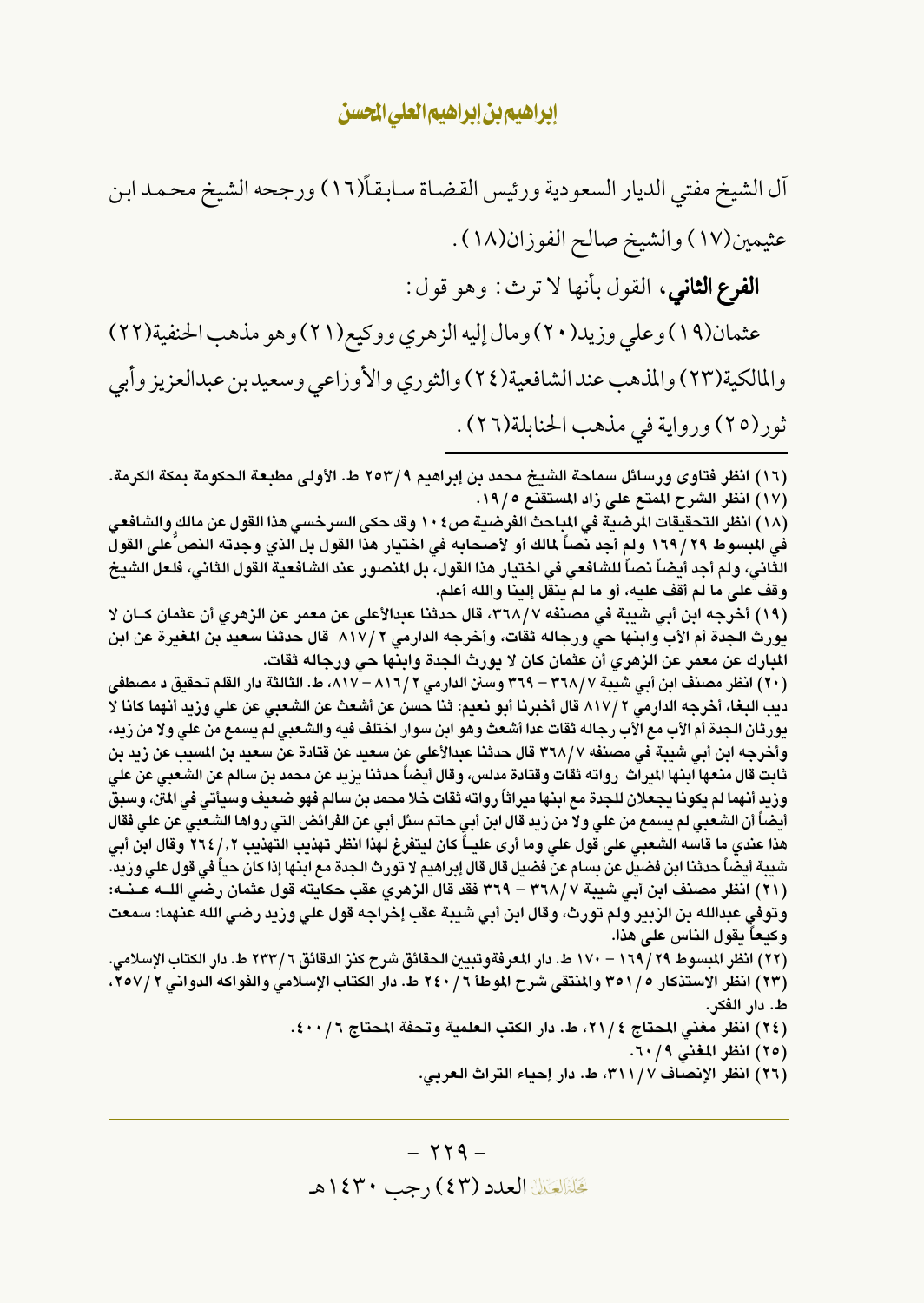قال ابن قدامة رحمه الله حاكياً الخلاف شارحاً قول الخرقي رحمه الله : «والجدة ترث وابنها حي» قال : «وجمْلتُه أن الجدة من قبل الأب إذا كان ابنها حياً وارثاً، فإن عمر وابن مسعود وأبا موسى وعمران بن الحصين وأبا الطفيل رضي الله عنهم ورثوها مع ابنها ، وبه قال شريح، والحسن وابن سيرين وجابر بن زيد والعنبري وإسحاق وابن المنذر ، وهو ظاهر مذهب أحمد بن حنبل رضي الله عنه ، وقال زيد بن ثابت : لا ترث ، وروى ذلك عن عثمان وعلى رضي الله عنهما وبه قال مالك، والثوري والأوزاعي وسعيد بن عبدالعزيز والشافعي وابن جابر وأبو ثور ، وأصحاب الرأي وهو رواية عن أحمد ، رواه عنه جماعة من أصحابه، ولا خلاف في توريثها مع ابنها إذا كان عماً أو عم أب، لأنها لا تدلى به(٢٧) .

## المسألة الثالثة في الأدلة، وفيها فرعان:

الفرع الأول في أدلة القول الأول : احتج من ذهب إلى القول الأول بعدة أدلة نقلية وقياسية، بيانها : ١ - الأدلة النقلية :

أ - ما رواه مسروق عن عبدالله بن مسعود : «قال في الجدة مع ابنها : إنها أول جدة أطعمها رسول الله ﷺ سدساً مع ابنها وابنها حي " أخرجه الترمذي في جامعه(٢٨) والبيهقي في السنن الكبرى(٢٩) والبزار في مسنده(٣٠) وابن أبي عاصم في الأوائل(٣١) وألفاظهم متقاربة، وهذا لفظ الترمذي.

> (٢٧) المغنى ٢٠/٩. (٢٨) سنن الترمذي ٤ / ٤٢١ . (٢٩) انظر السنن الكبرى ٦ / ٢٢٦. (۳۰) انظر مسند البزار ۲۲۰/۰. (٣١) الأوائل لابن أبي عاصم ٧٨/١.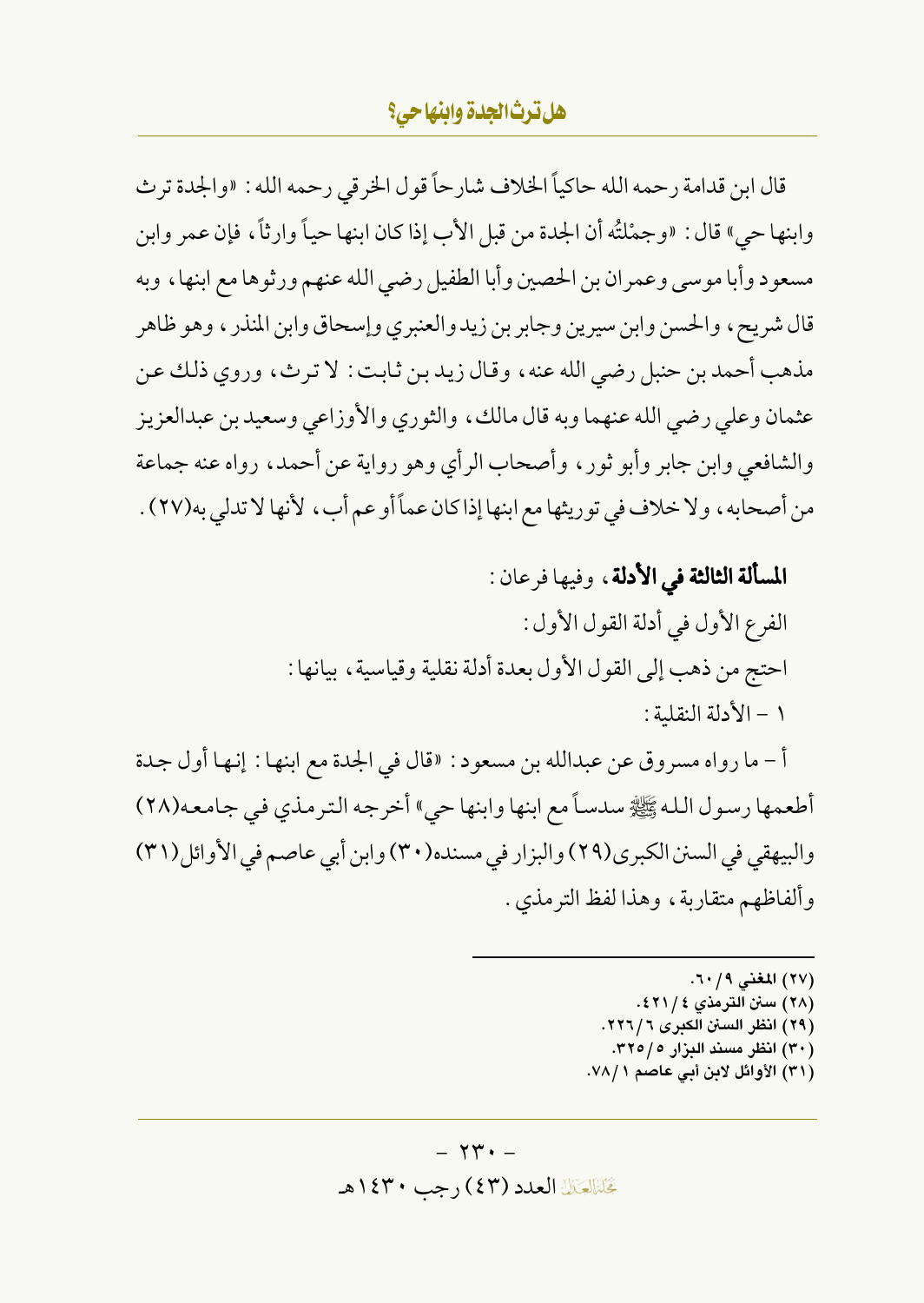ونو قش هذا الدليل بأن مداره على محمد بن سالم وقد ضعفه أهل العلم، قال فيه يحيى بن معين ضعيف وقال البخاري يتكلمون فيه وقال أبو عمرو الفلاّس ضعيف الحديث متروك وقال يعقوب بن سفيان ضعيف لا يفرح بحديثه وقال أبو حاتم الرازي ضعيف الحديث منكر الحديث وقال محمد بن سعد ضعيف(٣٢) وضعف هذا الحديث البيهقي فقال : «والحديث الذي رواه محمد بن سالم عن الشعبي عن مسروق عن عبدالله : «أول جدة أطعمها رسول الله سدسـاً مع ابنها وابنها حيٍّ تفرد به هكذا محمد بن سالم وهو غير محتج به وإنما ورد منقطعاً عن الحسن بن أبي الحسن ومحمد بن سيرين وهو قول عمر وعبدالله وعمران بن حصين وأبي موسى(٣٣) ومال الترمذي إلى تضعيفه ، فقد قال عقب إخراجه لهذا الحديث : هذا حديث لا نعرفه مرفوعاً إلا من هذا الوجه(٣٤)، وقال البزار عقب إخراجه لهذا الحديث : وهذا الحديث لا نعلم أحداً رواه إلا محمد بن سالم ولم يتابع عليه ، ومحمد بن سالم هذا فهو لين الحديث(٣٥) وقال ابن أبي عاصم ضعيف جداً(٣٦) وضعفه الألباني(٣٧) .

وأجيب عن هذه المناقشة بأن بعض أهل العلم قد قواه، ۖ قال ابن حزم رحمه الله في سياق رده على أصحاب القول الثاني «فهذان مرسلان ومسند صالح»(٣٨) وأشار إلى صحته إسحاق بن راهوية(٣٩) .

(٣٢) انظر تهذيب التهذيب. (٣٣) معرفة السنن والآثار ٤٩/٥. (٣٤) سنن الترمذي ٤٢١/٤. (٣٥) البحر الزخار المعروف بمسند البزار ٢٢٥/٥. (٣٦) انظر الأوائل لابن أبي عاصم ٧٨/١. (٣٧) انظر الإرواء ١٣١/٦ وضعيف سنن الترمذي ص ٢٢٧، وأحسب أن مقتضى صنيع الشيخ في السلسلــة الصحيحة وغيرها تقوية هذا الحديث بالمراسيل الآتية خصـوصــاً مرسل محمد بن سيرين، لا سيما والشيــخ رحمه الله لم يسق الأسانيد في الإرواء على عادته وإنما ذكر هذا الحديث فقط، ولم يذكر شواهده والله أعلم. (٣٨) المحلي ٢٠٥/٨. (٣٩) مسائل الإمام أحمد إسحاق برواية الكوسج ١ م٤ ٤٠، فقد قال قد صح عن النبي ﷺ أنها أول جدة ورثت في الاسلام.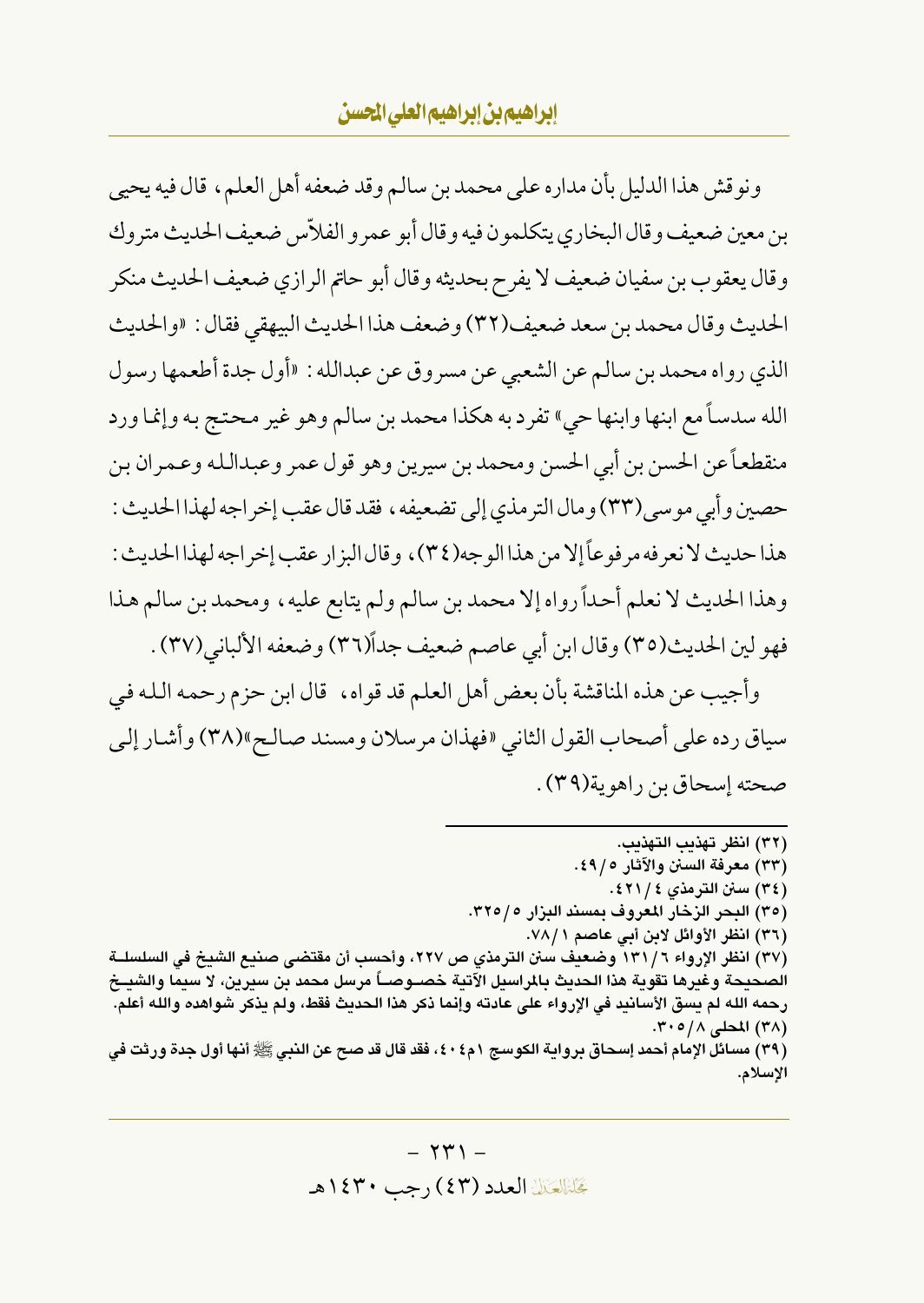واعترض على هذا الدليل أيضاً بأنه مع تقدير ثبوت الخبر فليس فيه حجة لاحتمال أن الجدة المذكورة في الخبر أمُ أم وابنها خال للميت أو أن بالابن مانعاً من موانع التوريث کالر ق(٤٠).

ويجاب عن هذا الاعتراض بأن هذا الاحتمال غير وارد لأن المرسل الآتي قد نص فيه على أنها أمُ أب، والاحتمال الثاني أبعد إذ لا يظن بالصحابة ترك بيان ذلك مع معرفتهم بالمواريث، وموانعها.

ب – ما رواه محمد بن سيرين مرسلاً قال أول جدة أطعمها رسول الله ﷺ أم أب وابنها حي»(٤١).

ج – ما رواه الحسن البصري مرسلاً قال أول جدة أطعمت السدس على عهد رسول الله ﷺ وابنها حي .

ونوقش هذان الدليلان بأنهما مرسلان، والمرسل ليس بحجة عند الشافعي وأحمد(٤٢)، وأنه بتقدير ثبوتهما فلا حجة فيهما لاحتمال أن يكون الابن كافراً أو , قىقاً(٤٣) .

وأجيب عن هذا الاعتراض بأن الحنفية والمالكية وأكثر الفقهاء وأحمد في بعض الروايات(٤٤) يقبلون المرسل والشافعي يقبله بشرط بل قال أبو داود : «وأما المراسيل فقد كان العلماء يحتجون بها في ما مضيي مثل سفيان الثوري ومالك بن أنس والأوزاعي حتى

(٤٢) انظر الأقوال في الاحتجاج بالمرسل ودليل كل قول في فتح المغيث ١٥٥/١ نشر دار الإمام الطبري تحقيق على حسن على والنكت على ابن الصلاح للزركشي ١ / ٤٣٩ – ٥١٧ والنكت على مقدمة ابن الصلاح لابن حجر ص ١٩٧ وشرح علل الترمذي ٢٧٨/١ ط. دار الملاح تحقيق نور الدين عتر. (٤٣) انظر المبسوط ١٧٠/٢٩. (٤٤) المراجع السابقة.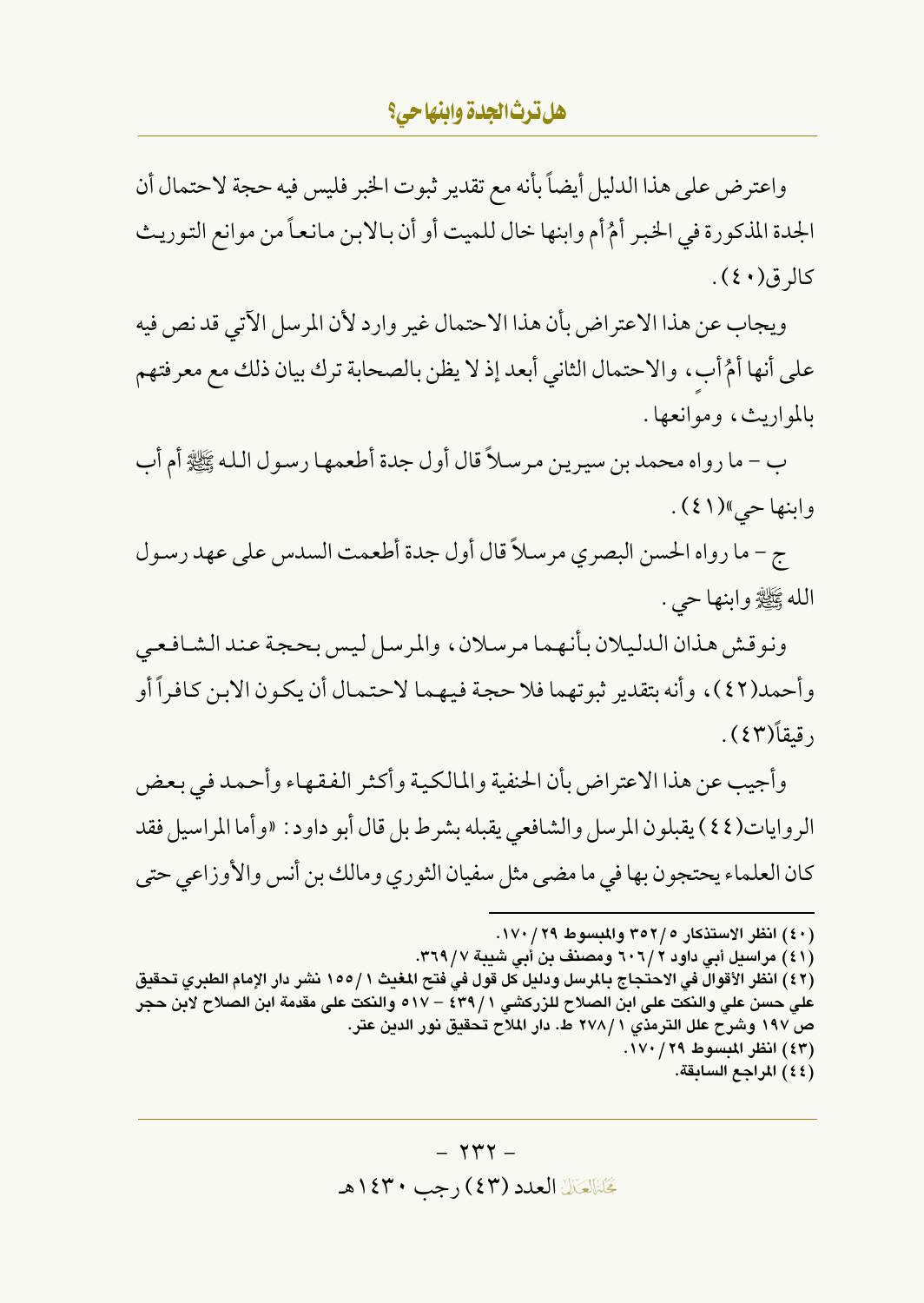## إيراهيم بن إيراهيم العلى الحسن

جاء الشافعي فتكلم فيها وتابعه على ذلك أحمد بن حنبل وغير ه رضوان الله عليهم، فإذا لم يكن مسند غير المراسيل ولم يوجد المسند، فالمرسل يحتج به، وليس هو مثل المتصل في القوة»(٤٥)، كما أن المرسل الأول عن محمد بن سيرين وهو ممن يتحرون في النقل وهو موصوف بأنه لا يروي إلا عن ثقة ، قال الحافظ أبو عمر بن عبدالبر : «أجمع أهل العلم بالحديث أن ابن سيرين أصح التابعين مراسيل وأنه كان لا يروي ولا يأخذ إلا عن ثقة وأن مراسيله صحاج كلها ليس كالحسن وعطاء في ذلك، والله أعلم»(٤٦).

\* وتوسط آخرون في هذه المسألة بين الرد المطلق والقبول المطلق قال ابن رجب رحمه الله بعد أن ذكر الخلاف في المسألة «واعلم أنه لا تنافي بين كلام الحفاظ(٤٧) وكلام الفقهاء(٤٨) في هذا الباب فإن الحفاظ إنما يريدون صحة الحديث المعين إذا كان مر سلاً ، وهو ليس بصحيح على طريقتهم، لانقطاعه وعدم اتصال إسناده إلى النبي وأما الفقهاء فمرادهم صحة ذلك المعنى الذي دل عليه الحديث، فإذا أعضد ذلك المرسل قرائن تدل على أن له أصلاً قوى الظن بصحة ما دل عليه مع ما احتف به من القرائن وهذا هو التحقيق في الاحتجاج بالمرسل عند الأئمة كالشافعي وأحمد وغيرهما، مع أن في كلام الشافعي ما يقتضي صحته حينيء، وقد سبق قول أحمد : مرسلات ابن المسيب صحاح ووقع مثله في كلام ابن المدنى، وغيره . . وقد ذكر ابن جرير وغيره أن إطلاق القول بأن المرسل ليس بحجة من غير تفصيل بدعة حدثت بعد المائتين(٤٩) .

> (٤٥) انظر رسالة أبي داود إلى أهل مكة في وصف السنن ملحقة مع السنن ٦/١. (٤٦) التمهيد ٢٠١/٨. (٤٧) الذين يردون المرسل. (٤٨) الذين يقبلون المرسل. (٤٩) شرح علل الترمذي ٢ / ٢٩٧ - ٢٩٨.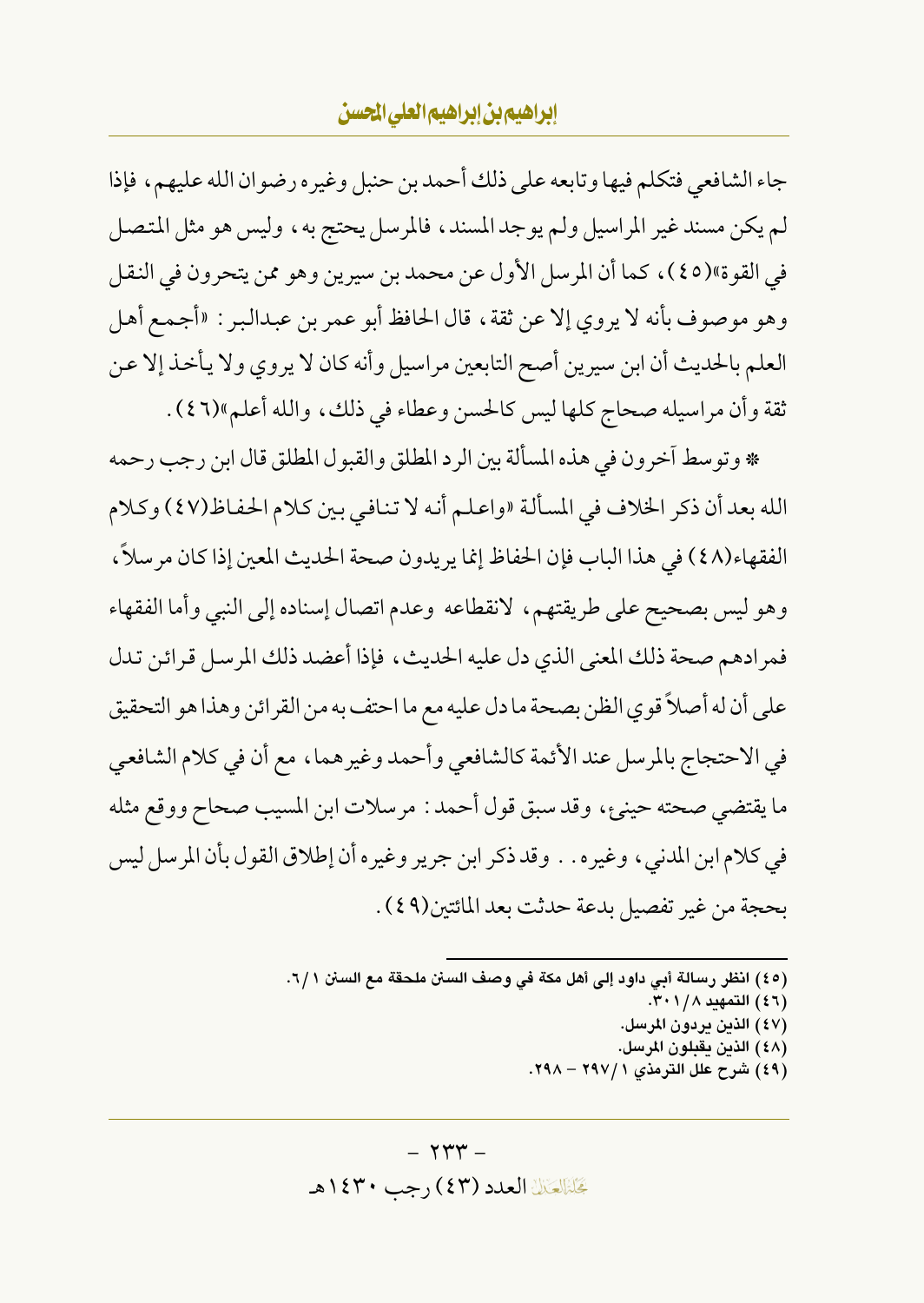٢ - الأدلة القياسية:

أ – القياس على أم الأب إذا ورث بصفته عماً للميت أو ابن عم، لأنه يرث حينئذ إجماعاً، فأي فرق بين أن يكون عماً أو أباً(٥٠) .

ب – أن أم الأب تر ث ميراث الأمهات لا ميراث الآباء ، ولأجل هذا لا يحجب الأب أمه كما لا تحجب الأمهات الأخوات(٥١) قال في كشاف القناع ما حروفه «وترث أم الجد وابنها حي سواء كان أباً أو جداً فلا يحجب الأب أم نفسه ولا أم أبيه وكذلك الجد لا يحجب أمه كما لو كان عماً . . ولأن الجدات يرثن ميراث الأم لا ميراث الأب فلا يحجبن به كأمهات الأم»(٥٢ ) .

ونوقش هذا الدليل بما يلي :

أولاً: بعدم التسليم بأن أم الأب ترث ميراث الأمهات، بل ترث ميراث الأب لأن له السدس فرضاً فتر ث ذلك عند عدمه(٥٣) .

ثانياً: على التسليم فإن الاستحقاق ليس بصفة الأمومة فقط، بل لا بد من شرط عدمي، وهو عدم الإدلاء فإن كانت أماً وأدلت بوارث فلا إرث لها، كما في مسألتنا، وإن كانت أماً ولم تدل به فإنها ترث كما في أم الأم فلا يحجبها الأب(٥٤) قال في المبسوط ما نظامه «وجه قولنا أن استحقاق الميراث لا بد فيه من اعتبار الإدلاء ما بيَّنَّا أن مجرد الاسم بدون القرابة لا يوجب الاستحقاق، والقرابة لا تثبت بدون اعتبار الإدلاء فهما معنيان = أحدهما السبب، والآخر الإدلاء، ولكل واحد منهما تأثيره في الحجب، ثم إيجاد السبب

(٥٠) انظر كنز الدقائق ٢٣٣/٦ وكشاف القناع ٤٢٠/٤٢٠. (٥١) انظر المبسوط ٢٩/ ١٦٩ – ١٧٠ وكنز الدقائق ٢ / ٢٣٣ وكشاف القناع ٤ / ٤٢٠ – ٤٢١. (٥٢) انظر كشاف القناع ٢٠/٤٢٠. (٥٣) انظر كنز الدقائق ٢ / ٢٣٣. (6٤) انظر المعسوط ٢٩/٢٩ - ١٧٠.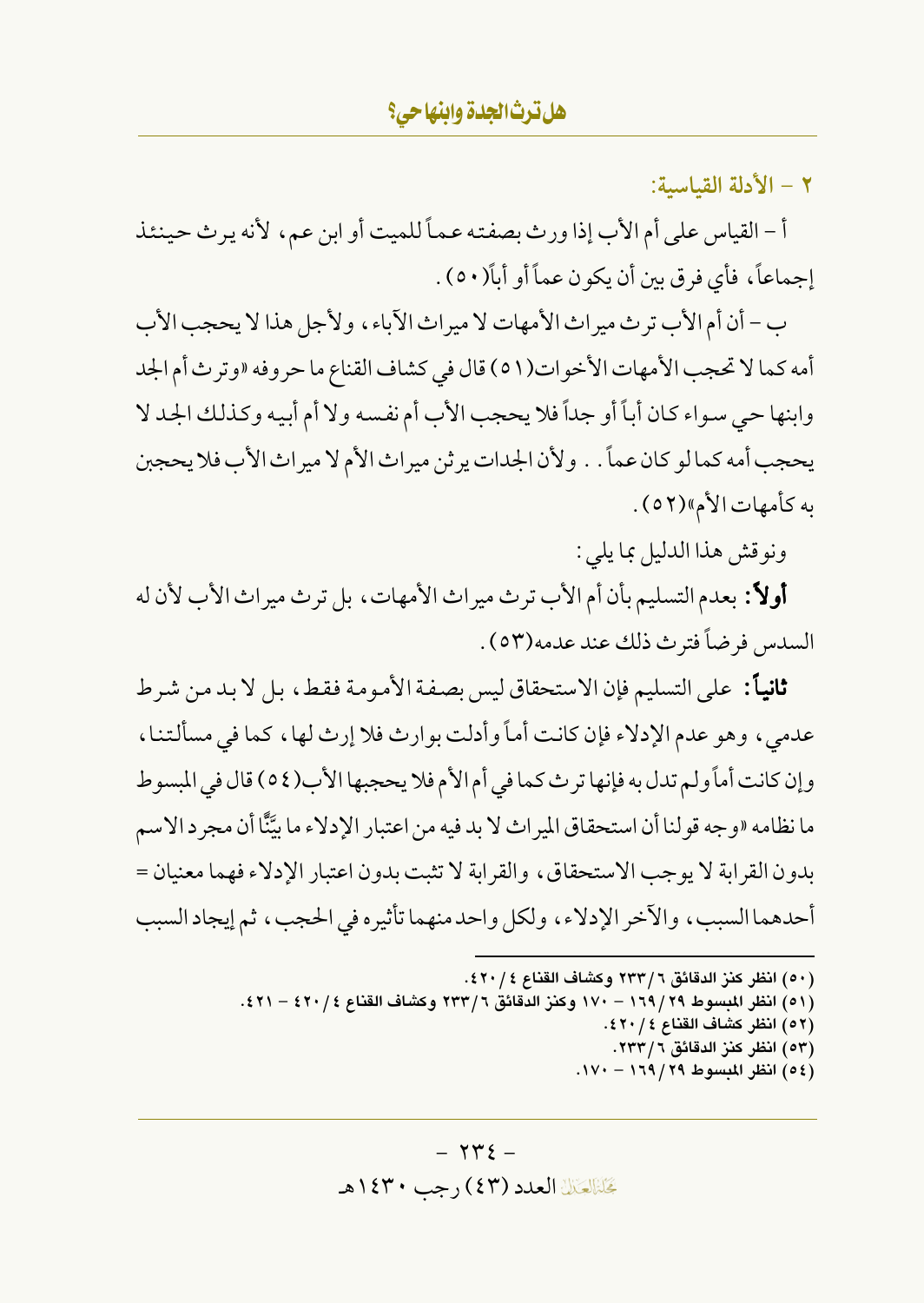وإن انفرد عن الإدلاء تعلق به حكم الحجب كما في حق بنات الابن مع الابنتين فإنهن يحجبن بإيجاد السبب ولا يدلين إلى الميت بالبنات فكذلك الإدلاء، وإن انفرد عن إيجاد السبب يتعلق به حكم الحجب . إذا تقرر هذا قلنا الجدة التي من قبل الأب تدلي بالأب ، ولا ترث معه لوجود الإدلاء، وإن انعدم معنى إيجاد السبب، والجدة التي من قبل الأم ترث مع الأب لانعدام الإدلاء وإيجاد السبب جميعاً، فأما الأم فتحجب الجدة التي من قبلها لوجود الإدلاء وإيجاد السبب ويحجب الجدة التي من قبل الأب لإيجاد السبب وإن انعدم الإدلاء، وبه فارق الأخ لأم فكان وارثاً معها = يوضحه أن انعدام الإدلاء الموجود في جانب الأب يحجب الذكر هنا فإن أب الأب يحجبه الأب لأنه يدلي به، فإذا كان الأب يحجب من يدلي به إذا كان ذكراً فكذلك يحجب من أدلى به إذا كان أنش*ى .* . . . »(٥٥) .

وأجيب عن الفقرة الأولى من الجواب : بأنه إذا اجتمعت أم الأب مع أم الأم مع عدم الأب فقد اختلف أهل العلم : هل يشتر كان في السدس ، أو تحجب أم الأم أم الأب ، ولم يقل أحد من أهل العلم بأن كل واحدة ترث سدساً الأولى بصفة الأمومة والثانية لأنها أم أبٍ، بل قال ابن قدامة رحمه الله» أجمع أهل العلم على أن مير اث الجدات السدس وإن كثرن وذلك لما روينا من الخبر وأن عمر شرك بينهما»(٥٦).

وأما الجواب عن الفقرة الثانية : فسيأتي إن شاء الله عند الجواب عن دليل القول الثاني القياسي .

> (٥٥) المرجع السابق. (٥٦) المغنى ٥/٥٥.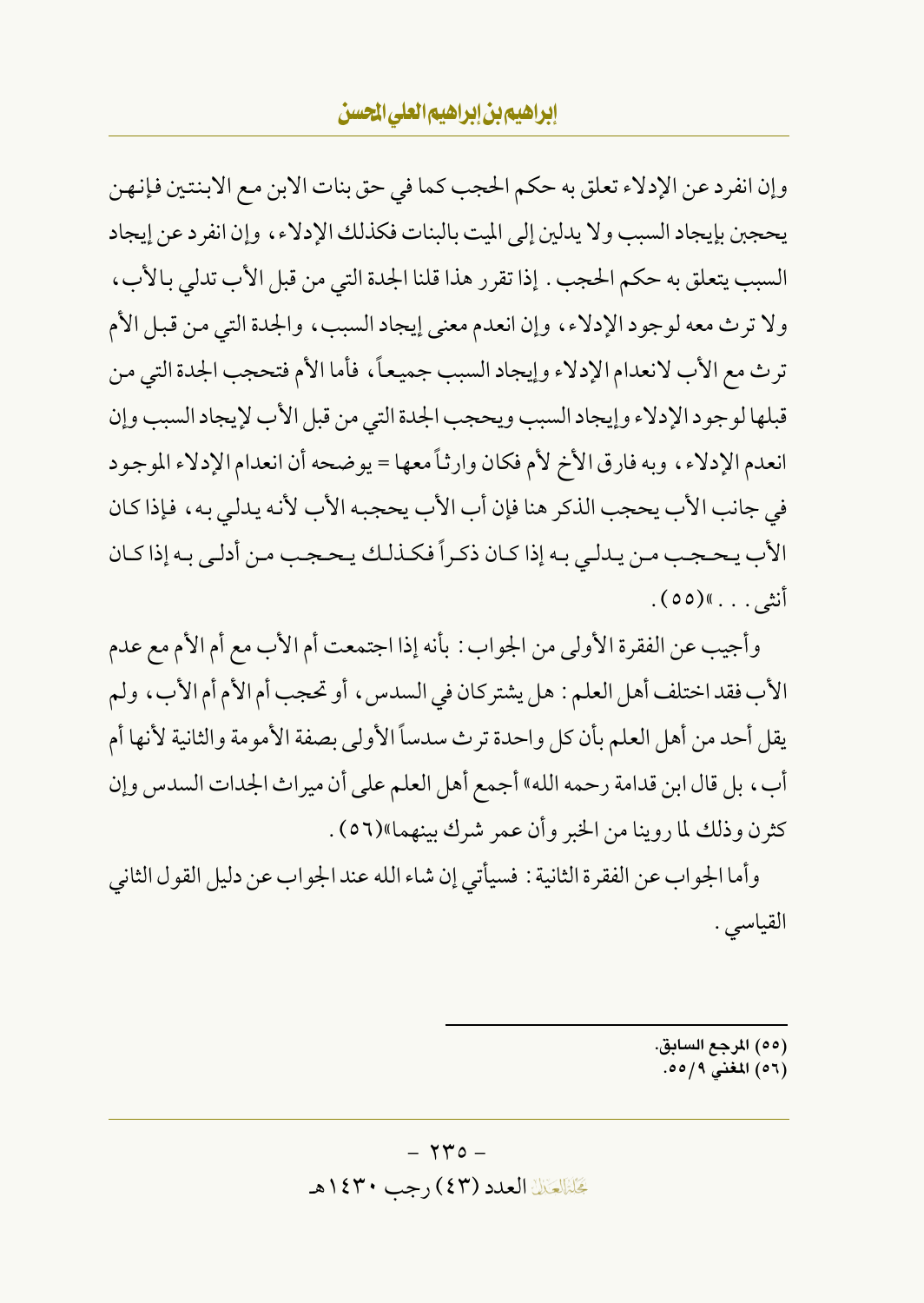الفرع الثاني في أدلة القول الثاني: استدل من ذهب إلى هذا القول بنوعين من الأدلة هما :

النوع الأول الأدلة النقلية:

استدل ابن حزم لهذا القول بما رواه ابن وهب عمن سمع عبدالوهاب بن مجاهد بن أبيه عن على رضي الله عنه أن رسول الله أطعم جدتين السدس إذا لـم تكن أمٌّ أو شيء دونهما»(٥٧) واعترض على هذا الدليل بأنه حديث ضعيف جداً وأجمع أهل الحديث على ترك حديث عبدالوهاب، وكذبه سفيان الثوري ولخص ابن حزم أوجه ضعف هذا الحديث فقال : «هذا خبر سوء منقطع بين ابن وهب وعبدالوهاب ، وعبدالوهاب متروك ، ولا يصح لمجاهد سماع من علي ، وليس فيه بيان بذكر الأب»(٥٨) يضاف إلى ذلك أن هذا الحديث غير موجود في دواوين السنة المعتبرة .

النوع الثاني: الأدلة القياسية:

استدل من ذهب إلى هذا القول بأدلة قياسية منها :

أ – أن من أدلى بو اسطة حجبته تلك الو اسطة ، قال في المنتقى شرح المو طأ ما حروفه : « . . والأب يحجب الجدة للأب خلافاً لما روى عن ابن مسعود ووجه ذلك أنها مما كانت تدلي به على وجه الو لادة من غير أن يحجبها كما يحجب الجد أو أنها وإرثة تدلى بعاصب فوجب أن يحجبها العاصب كالعم والجد ولا يحجب الجدة للأم لأنها لا تدلى به ولا ترث بمثل سببه، لأنها ترث بالأمومة وهو يرث بالأبوة فلم يحجبها كما تحجب

<sup>(</sup>٥٧) انظر المحلي لابن حزم ٣٠٣/٨ وقد بحثت عن الحديث في دواوين السنة المعتبرة فلم أجده؟!! (٥٨) المرجع السابق.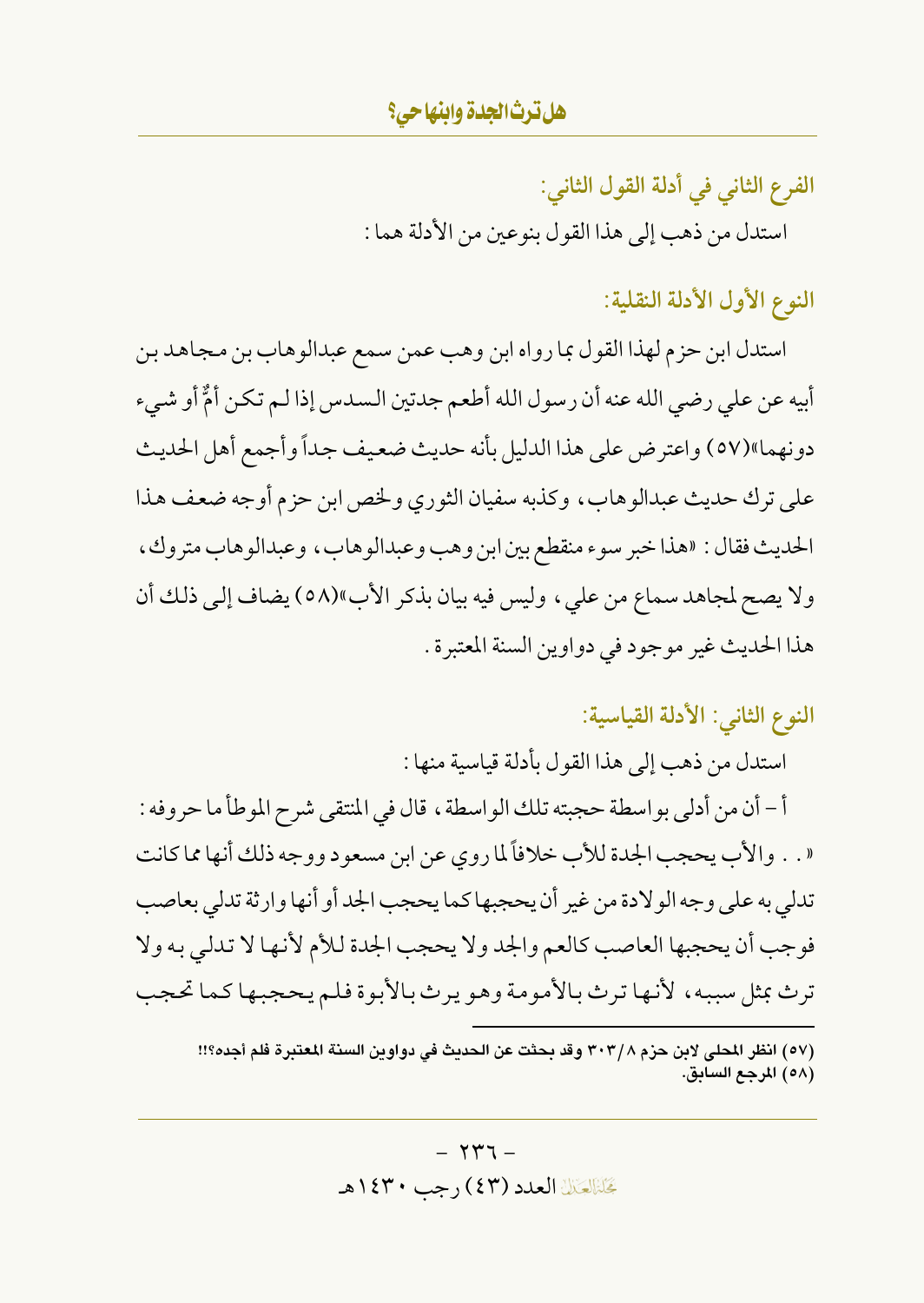الأم»(٥٩).

وقد نو قش هذا الدليل بأن إطلاق القول بأن من أدلى بو اسطة حجبته تلك الو اسطة قول غير صحيح بل في المسائل الفرضية ما يدل على خلافه قال شيخ الإسلام ابن تيمية ما نصه : «والصحيح أنها لا تسقط بابنها أي الأب كما هو أظهر الروايتين عن أحمد، لحديث ابن مسعود، ولأنها ولو أدلت به فهي لا ترث ميراثه، بل هي معه كولد الأم مع الأم لم يسقطوا بها، وقول من قال : من أدلى بشخص سقط به باطل طرداً وعكساً، باطل طرداً بولد الأم مع الأم، وعكساً بولد الابن مع عمهم، وولد الأخ مع عمهم وأمثال ذلك مما فيه سقوط شخص بمن لم يدل به ، وإنما العلة أنه يرث ميراثه ، فكل من ورث ميراث شخص سقط به إذا كان أقرب منه ، والجدات يقمن مقام الأم فيسقطن بها وإن لم ىدلىن بھا»(٢٠).

ب – القياس على أم الأم فكما تحجبها الأم فكذلك الأب يتحجب أمه(٦١) .

وأجيب بالفرق بين المسألتين ووجهه أن أم الأم ترث ميراث الأم، فلا تستحقه مع وجود مستحق أقرب، وأما أم الأب فلا ترث ميراث الأب وإنما ترث ميراث الأم فلا يحجبها(٦٢).

ج - القياس على أب الأب فإنه لما كان محجوباً بابنه وجب أن تحجب الجحدة باينها(٦٣).